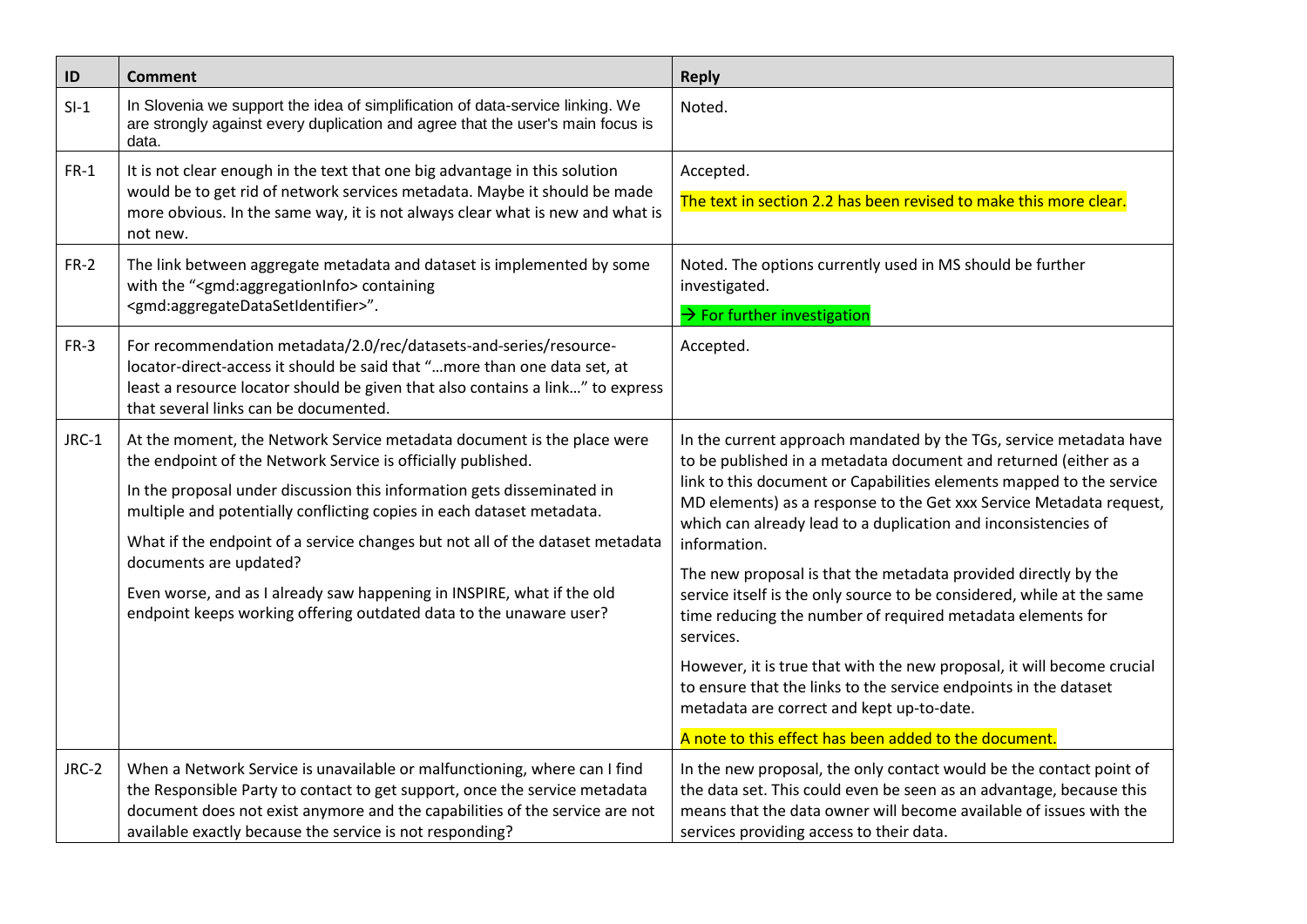| ID     | <b>Comment</b>                                                                                                                                                                                                                                                                                                                                                                                                                                                                                                                                                                                                                                                                                                                                                                                                                                                                                                                                                                                                                                                                                                                                             | <b>Reply</b>                                                                                                                                                                                                                                                                                                                                                                                                                                                                                                                                                                                                                                                                                                                                                                               |
|--------|------------------------------------------------------------------------------------------------------------------------------------------------------------------------------------------------------------------------------------------------------------------------------------------------------------------------------------------------------------------------------------------------------------------------------------------------------------------------------------------------------------------------------------------------------------------------------------------------------------------------------------------------------------------------------------------------------------------------------------------------------------------------------------------------------------------------------------------------------------------------------------------------------------------------------------------------------------------------------------------------------------------------------------------------------------------------------------------------------------------------------------------------------------|--------------------------------------------------------------------------------------------------------------------------------------------------------------------------------------------------------------------------------------------------------------------------------------------------------------------------------------------------------------------------------------------------------------------------------------------------------------------------------------------------------------------------------------------------------------------------------------------------------------------------------------------------------------------------------------------------------------------------------------------------------------------------------------------|
| JRC-3  | I think that there should be a well-known place were Network Service<br>endpoints are advertised.<br>Even better, if the Network Services are aware of this well-known place and<br>are capable of self-advertising themselves;<br>but then, Network Services could simply self-advertise themselves in the<br>same place where they are advertised today: the National/Regional<br>Discovery Service.<br>In other words, Network Services could push their own metadata document.<br>I also think that the enrichment of dataset metadata with the information<br>about how to locate them in their Network Services should be done<br>automatically.                                                                                                                                                                                                                                                                                                                                                                                                                                                                                                     | It could indeed be an alternative (or additional) approach to simply<br>register service endpoints and to extract their relevant metadata<br>from the metadata provided by the service.<br>However, it would still be required to have information on the data-<br>service linking in the dataset metadata.<br>$\rightarrow$ for discussion at the MIG-T meeting                                                                                                                                                                                                                                                                                                                                                                                                                           |
| $ES-1$ | We understand the ISO19119 service metadata are proposed to be removed.<br>I think that there are two scenarios in the INS View Service TG. So the<br>scenario 1 is removed and we have to use the scenario 2. Unfortunately we<br>had chosen the scenario 1 but, fortunately, we don't have many services<br>metadata.<br>CONS of scenario 2 (from our situation):<br>We have to modify (not too much) the Capabilites of the services.<br>1.<br>We have to remove the ISO19119 services metadata from our catalogue.<br>2.<br>Searching services in the catalogue is not so direct.<br>3.<br>4. Are there some developments on GeoNetwork required?<br>PROS of scenario 2 (from our situation):<br>It's much easier to keep the coherence (not same metadata element in<br>the Capabilities and the ISO19119 file).<br>It's simpler<br>$\bullet$<br>Although we prefer to foster "open services" than "open data", we<br>understand the "dataset" oriented point of view (but we like the services<br>oriented point of view as well).<br>In a nutshell, we agree with the foundations of this proposal but there is<br>room for improvement. Good job!! | Comments on the CONS:<br>1. Since only very few MD elements are proposed to be kept, the<br>changes to the Capabilities should be minimal.<br>2. No need to remove them if they are useful for other purposes.<br>However, they would no longer be considered in the INSPIRE<br>infrastructure (i.e. harvested by the geoportal)<br>3. True. But the assumption is that users will be looking for data and<br>not for services.<br>Probably yes. $\rightarrow$ To be confirmed. $\rightarrow$ for discussion at the MIG-T<br>4.<br>meeting<br>The approach does not reject the notion of services, it only starts<br>from the assumption that the primary user interest is in the data<br>content (WHAT is being offered) and not the delivery method (HOW<br>it is being made available). |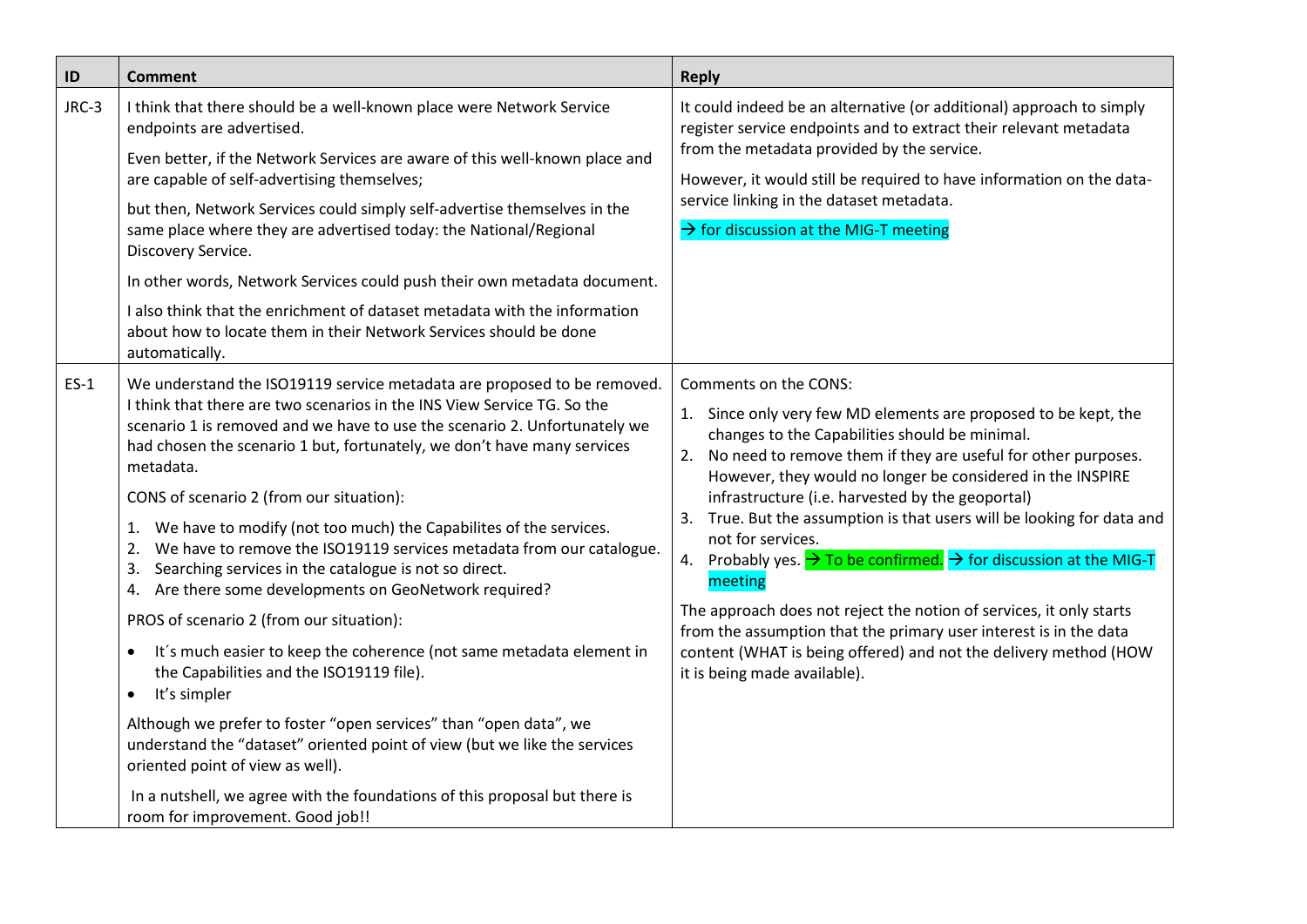| ID     | <b>Comment</b>                                                                                                                                                                                                                                                                                                                                                                                                                                                                                                                                                                                                                        | <b>Reply</b>                                                                                                                                                                                                                                                                                                                                            |
|--------|---------------------------------------------------------------------------------------------------------------------------------------------------------------------------------------------------------------------------------------------------------------------------------------------------------------------------------------------------------------------------------------------------------------------------------------------------------------------------------------------------------------------------------------------------------------------------------------------------------------------------------------|---------------------------------------------------------------------------------------------------------------------------------------------------------------------------------------------------------------------------------------------------------------------------------------------------------------------------------------------------------|
| $PL-1$ | In general I like and support the new proposal. In the long run it seems<br>simpler and more efficient than current approach for both users and data<br>providers.                                                                                                                                                                                                                                                                                                                                                                                                                                                                    | If the proposal is endorsed by the MIG, the process and timing for<br>putting it in practice, needs to be discussed. This discussion should<br>also consider that, by December 2019, metadata should be updated<br>to support the new MD TG v2.0.                                                                                                       |
|        | The biggest disadvantage will be the necessity to update (again) metadata<br>returned by services, data sets and data set series. This will require time.                                                                                                                                                                                                                                                                                                                                                                                                                                                                             | $\rightarrow$ for discussion at the MIG-T meeting                                                                                                                                                                                                                                                                                                       |
|        | In our case it will also require to apply some rather slight changes to our<br>national INSPIRE framework, mainly on the client applications side.                                                                                                                                                                                                                                                                                                                                                                                                                                                                                    |                                                                                                                                                                                                                                                                                                                                                         |
| $PL-2$ | As I understand metadata of other types of services (discovery and spatial<br>data services) will have to be still provided. Can you confirm this?                                                                                                                                                                                                                                                                                                                                                                                                                                                                                    | For discovery services, the same proposal should apply as for other<br>network services (download and view).                                                                                                                                                                                                                                            |
|        |                                                                                                                                                                                                                                                                                                                                                                                                                                                                                                                                                                                                                                       | The proposal does not yet address the question how to proceed with<br>other SDS. Since SDS are more stand-alone than (and not<br>standardized as) network services, one approach could indeed be to<br>clarify in the MD IRs that the service metadata do not apply to<br>network services, but only to other SDS (as mentioned in section 3.2).        |
|        |                                                                                                                                                                                                                                                                                                                                                                                                                                                                                                                                                                                                                                       | $\rightarrow$ for discussion at the MIG-T meeting                                                                                                                                                                                                                                                                                                       |
| $DE-1$ | In general we appreciate and support the possible simplification of data-<br>service linking in INSPIRE, but the approach and effects are partially<br>questionable and the impact could be critical. Overall we consider it as a<br>problem, if the approach creates a solution only for network services, which<br>wouldn't fit to other INSPIRE- or SDI-services. This could be confusing,<br>because currently the spread out of INSPIRE regulations to non-INSPIRE<br>services is a great advantage. Also this approach of "do everything according<br>to the same logic" supports the implementation and acceptance of INSPIRE. | The new approach is based precisely on the experience that the<br>current approach mandated by the TGs does not seem to be followed<br>by many/all implementers and is indeed contrary to common SDI<br>practices. It also tries to remove any specific INSPIRE requirements<br>that go beyond the base standards and commonly used<br>implementations. |
| $DE-2$ | The document points out a way which focuses on data-metadata. This is<br>good as an instruction for those who develop and/or implement search<br>interfaces for data and services. Also it is good, if service-metadata may be<br>shortened in terms of content, as they can be evaluable in case of need and<br>in the presence of a variety of services.                                                                                                                                                                                                                                                                            | We have tried to appreciate the fact that often there is an m:n<br>relationship between data sets and services in the document. In<br>particular, in the Annex, we have outlined a number of typical<br>implementation scenarios, in order to explain how the proposed<br>approach would be implemented in such cases.                                  |
|        | But in fact, there is no 1:1 relationship between data and view service, and<br>possibly no 1:1 relationship between data and download service. In<br>particular for view-services may exist multiple services which represent the<br>data.                                                                                                                                                                                                                                                                                                                                                                                           | It is not clear to us why in cases, where there is a clear 1:1<br>relationship between data and services, service-metadata are<br>dispensable. As argued in the document, many metadata elements<br>are duplicated and hence possible sources of inconsistencies<br>between data and service metadata.                                                  |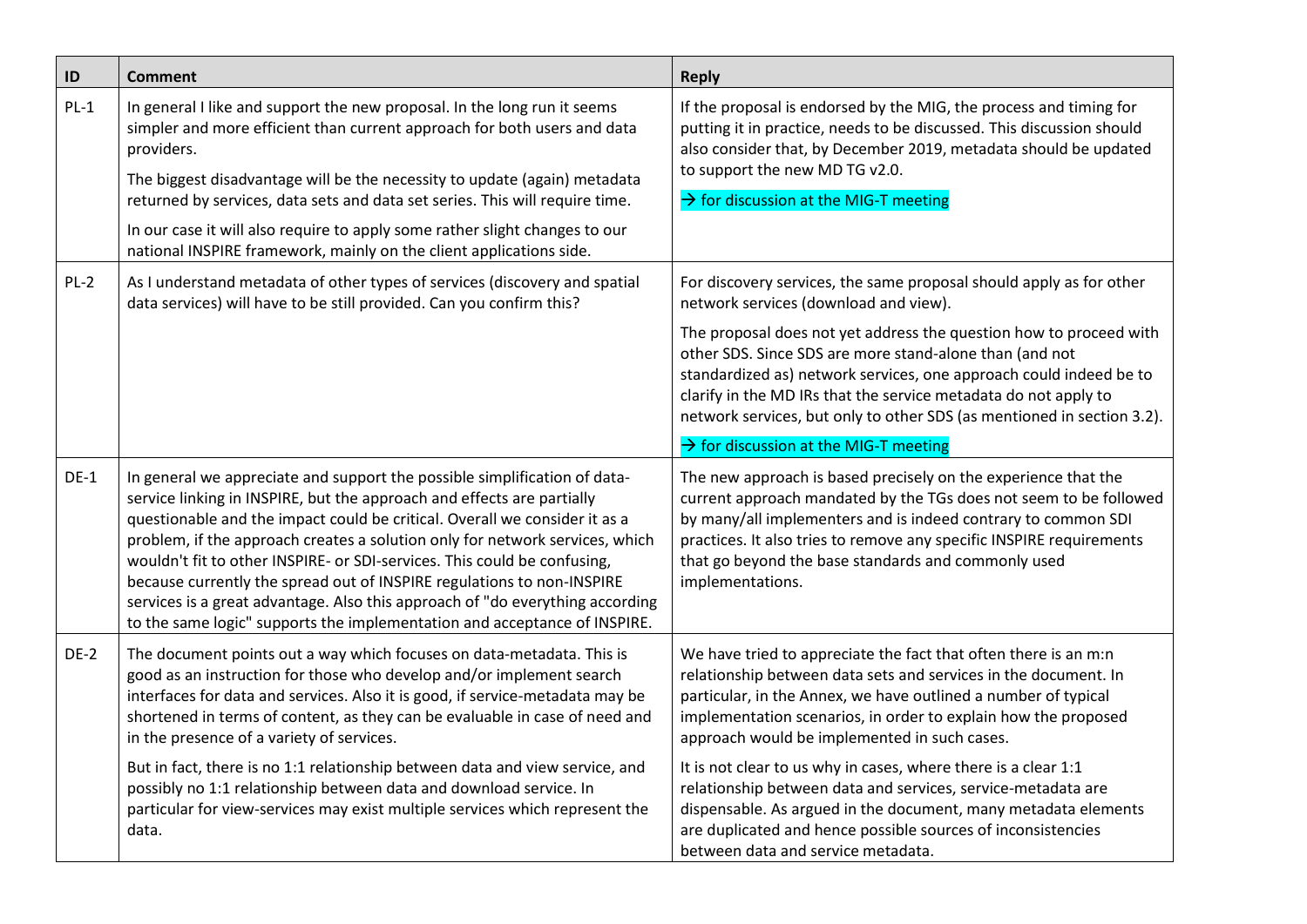| ID     | Comment                                                                                                                                                                                                                                                                                                                                                                              | <b>Reply</b>                                                                                                                                                                                                                                                                 |
|--------|--------------------------------------------------------------------------------------------------------------------------------------------------------------------------------------------------------------------------------------------------------------------------------------------------------------------------------------------------------------------------------------|------------------------------------------------------------------------------------------------------------------------------------------------------------------------------------------------------------------------------------------------------------------------------|
|        | Of course, if there is a clear 1:1 relationship between data and services,<br>service-metadata are dispensable. Furthermore the document describes the<br>"why" (service existence) and "what" (purpose of service), but nothing about<br>specific requirements/details to data presentation or offers of downloads.<br>Currently this is only recorded in the data-metadata record. | > Clarification needed                                                                                                                                                                                                                                                       |
| $DE-3$ | In addition, account should be taken of the fact that different<br>conditions/regulations of access or use may apply for data than services.<br>These can never be completely equal, because the exchange between the<br>service provider and the service user have always a different focus than<br>between the data provider and the data user.                                    | In INSPIRE, access (download or view) to data is always provided<br>through network services. So the conditions on access and use or<br>limitations to public access should always refer to the access through<br>network services.<br>> for discussion at the MIG-T meeting |
| $SE-1$ | It is a very interesting proposal and it is supported by all Swedish<br>stakeholders that have contributed with feedback. It is in line with our<br>national strategy, and most of the suggestions is already implemented in our<br>national metadata profile;                                                                                                                       | Noted.                                                                                                                                                                                                                                                                       |
|        | . Data sets should have explicit links to view and download services.                                                                                                                                                                                                                                                                                                                |                                                                                                                                                                                                                                                                              |
|        | . The element protocol should be used to classify the links.                                                                                                                                                                                                                                                                                                                         |                                                                                                                                                                                                                                                                              |
|        | . The contents of the service metadata records may be partly reduced.                                                                                                                                                                                                                                                                                                                |                                                                                                                                                                                                                                                                              |
|        | According to the suggestion, it will better focus on the use of data, and at the<br>same time facilitate management for producers.                                                                                                                                                                                                                                                   |                                                                                                                                                                                                                                                                              |
| $SE-2$ | Some detail (positive) comments that were mentioned in our national review<br>of the document;                                                                                                                                                                                                                                                                                       | Noted.<br>Some of these benefits have been incorporated into the introduction.                                                                                                                                                                                               |
|        | - It focuses on search and find (i.e. metadata and discovery services) on data<br>instead on the services that provide the data.                                                                                                                                                                                                                                                     |                                                                                                                                                                                                                                                                              |
|        | - It is in line with our new national geoportal, where you now are searching<br>for data and do not find metadata records for the services themselves.                                                                                                                                                                                                                               |                                                                                                                                                                                                                                                                              |
|        | - Reduces duplication of metadata as you go from today's three-four<br>metadata records for the same (data, view, download and possibly direct<br>access / WFS) to one data set.                                                                                                                                                                                                     |                                                                                                                                                                                                                                                                              |
|        | - Will make it easier for software developers to implement this by removing<br>uncertainties, etc.                                                                                                                                                                                                                                                                                   |                                                                                                                                                                                                                                                                              |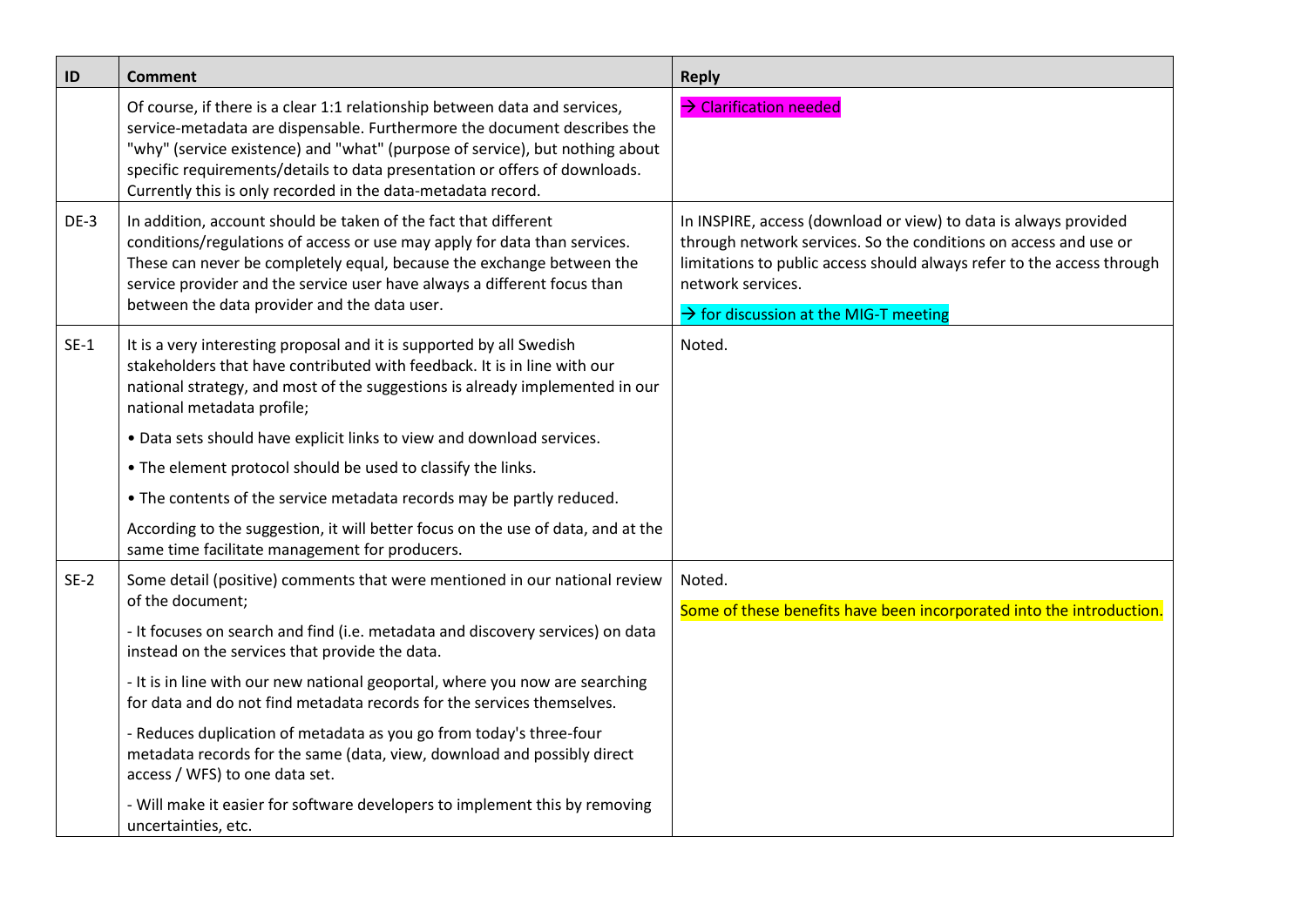| $\mathsf{ID}$ | <b>Comment</b>                                                                                                                                                                                                                                                                                                                                                                                                                                                                                                                                                                    | <b>Reply</b>                                                                                                                                                                                                                                                                                                                                            |
|---------------|-----------------------------------------------------------------------------------------------------------------------------------------------------------------------------------------------------------------------------------------------------------------------------------------------------------------------------------------------------------------------------------------------------------------------------------------------------------------------------------------------------------------------------------------------------------------------------------|---------------------------------------------------------------------------------------------------------------------------------------------------------------------------------------------------------------------------------------------------------------------------------------------------------------------------------------------------------|
| $PT-1$        | Portugal agrees with the changes proposed by MIG-T. Simplifying the<br>metadata will avoid duplication of metadata and will make the data search<br>easier.<br>Regarding the options for the implementation / simplification of the<br>"Resource Locator", we think this should be mandatory and not just optional.                                                                                                                                                                                                                                                               | Noted.<br>Making the requirements on the resource locator mandatory would<br>require a change in the Metadata IRs. This should be discussed by the<br>MIG.<br>$\rightarrow$ for discussion at the MIG-T meeting                                                                                                                                         |
| $NO-1$        | We have had an initial look at the suggested solutions, and have some<br>comments and questions.<br>- we support the conceptual model of defining relationship between data<br>sets and its different representations in services etc                                                                                                                                                                                                                                                                                                                                             | Noted.                                                                                                                                                                                                                                                                                                                                                  |
|               | - we support the basic principles with no or few duplicated information<br>elements between a data set metadata and the metadata found in the<br>getCapabilities                                                                                                                                                                                                                                                                                                                                                                                                                  |                                                                                                                                                                                                                                                                                                                                                         |
|               | We are not convinced the suggestions are moving us towards "simpler for<br>the implementer and simpler for the user". It might be ok, but we need more<br>clarification on a series of issues. These are all initial comments, we would<br>like to give additional comments later, once clarifications have been given<br>from the EC-MIG community.                                                                                                                                                                                                                              |                                                                                                                                                                                                                                                                                                                                                         |
| $NO-2$        | ISO standards and OGC- standards.                                                                                                                                                                                                                                                                                                                                                                                                                                                                                                                                                 | Comment unclear.                                                                                                                                                                                                                                                                                                                                        |
|               | Are all the suggestions following iso and ogc, e.g. wms standard, wfs-<br>standard etc. Is there any "borrowing of elements" from one standard to be<br>used in another?                                                                                                                                                                                                                                                                                                                                                                                                          | $\rightarrow$ Clarification needed                                                                                                                                                                                                                                                                                                                      |
| $NO-3$        | Inspire not to make own solutions - but broad cross-sectoral solutions.<br>It is a fear that Inspire makes to many narrow implementation rules, to work<br>only for some selected harmonized Inspire data sets. The solutions and<br>investments in a European and the national SDIs must also need to be<br>possible to use not only for Inspire harmonized data but for a range of<br>national data flows and sector data flows. The more specific solutions for<br>Inspire, the more possible is duplicate investments in data flow systems for<br>different user communities. | The new approach is based precisely on the experience that the<br>current approach mandated by the TGs does not seem to be followed<br>by many/all implementers and is indeed contrary to common SDI<br>practices. It also tries to remove any specific INSPIRE requirements<br>that go beyond the base standards and commonly used<br>implementations. |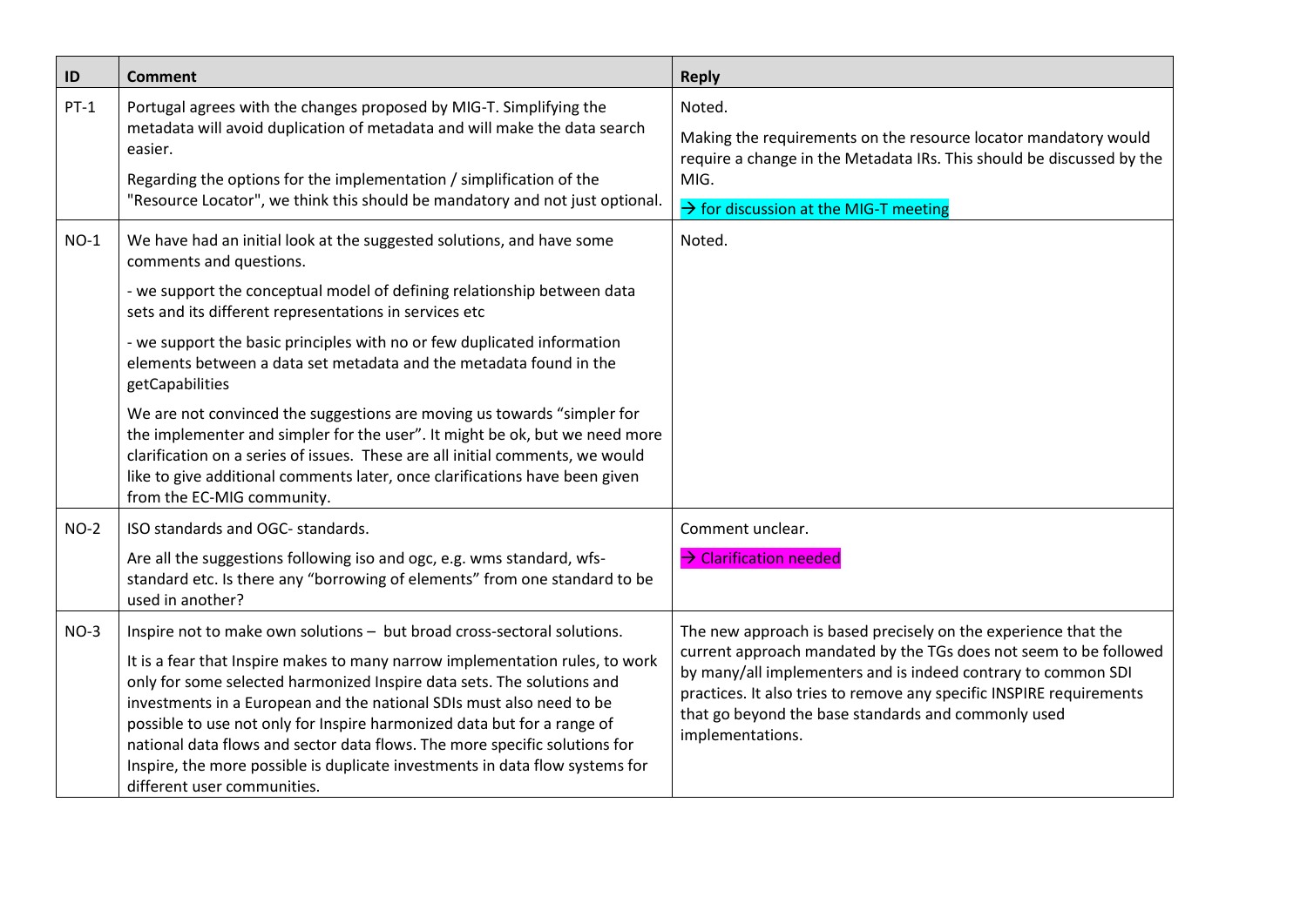| ID     | <b>Comment</b>                                                                                                                                                                                                                                                                                                                                                                                                                                                                                                                           | <b>Reply</b>                                                                                                                                                                                                                                                                                                                                                                                                            |
|--------|------------------------------------------------------------------------------------------------------------------------------------------------------------------------------------------------------------------------------------------------------------------------------------------------------------------------------------------------------------------------------------------------------------------------------------------------------------------------------------------------------------------------------------------|-------------------------------------------------------------------------------------------------------------------------------------------------------------------------------------------------------------------------------------------------------------------------------------------------------------------------------------------------------------------------------------------------------------------------|
| $NO-4$ | Softwares - are changes needed?<br>We hope the suggestions are implementable without extra development,<br>e.g. for metadata solutions like geoNetworks, and for services like Geoserver,<br>Mapserver, Degree, Hale, Esri etc. If the suggestions place extra burden on<br>such developments, there should be a cost-benefit assessment following the<br>suggestion.                                                                                                                                                                    | For Geonetwork, it needs to be checked whether it supports the<br>additional dataset metadata elements. → To be confirmed. → for<br>discussion at the MIG-T meeting<br>For other software, it is one of the goals of the proposal to remove<br>the need for INSPIRE-specific extensions.                                                                                                                                |
| $NO-5$ | Spatial Data Services (SDS).<br>In Norway we are now implementing the possibilities to give information on<br>spatial data services, such as rest-api's over a data base and data sets. It is<br>unclear in the paper how this is to be solved. SDS has some specific<br>metadata, e.g. classification about if interoperable, if harmonized etc. How<br>are such information to be handled due to the suggestion?                                                                                                                       | The proposal does not yet address the question how to proceed with<br>other SDS. Since SDS are more stand-alone than (and not<br>standardized as) network services, one approach could indeed be to<br>clarify in the MD IRs that the service metadata do not apply to<br>network services, but only to other SDS (as mentioned in section 3.2).<br>$\rightarrow$ for discussion at the MIG-T meeting                   |
| $NO-6$ | Reference to a dataset - wms/view services may be different.<br>It is common to change the content and structure of data coming out of a<br>wms compared to a fully structured data set in gml. We restructure data<br>from the sources when optimizing them for WMS. This is common to see e.g.<br>when you have a request on getfeatureinfo. We do not always see a<br>WMS/view service as 100% representation of a dataset, the suggested<br>solution should take this into account. Please of and how this is taken into<br>account. | A representation does not have to be 100% equivalent to the source<br>data; it can also include profiling, generalization etc. So any WMS<br>that is based on a data set should be linked to it through the data set<br>metadata (even if certain optimisations have been applied).<br>$\rightarrow$ for discussion at the MIG-T meeting                                                                                |
| $NO-7$ | Reference to a dataset - wfs content.<br>We commonly see that distributions in WFS is not exactly the same as a file<br>download of the same data set, e.g. a gml-file. There may be less attributes<br>being returned etc.                                                                                                                                                                                                                                                                                                              | A distribution does not have to be 100% equivalent to the source<br>data; it can also include profiling etc. (even though in some cases it<br>may then be no longer compliant to the data interoperability IRs -<br>but this is another story). So any WFS that is providing a distribution<br>of a data set should be linked to it through the data set metadata.<br>$\rightarrow$ for discussion at the MIG-T meeting |
| NO-8   | Must handle several providers.<br>In Norway we have data sets having different distributions from different<br>organisation on the same data sets. Is this solved in your suggestion?                                                                                                                                                                                                                                                                                                                                                    | If the data owner is aware of the distribution, they should document<br>it in their data set metadata. If they are not aware, the "re-<br>distributor" should document the data set and the distribution in a<br>separate MD document.<br>$\rightarrow$ for discussion at the MIG-T meeting                                                                                                                             |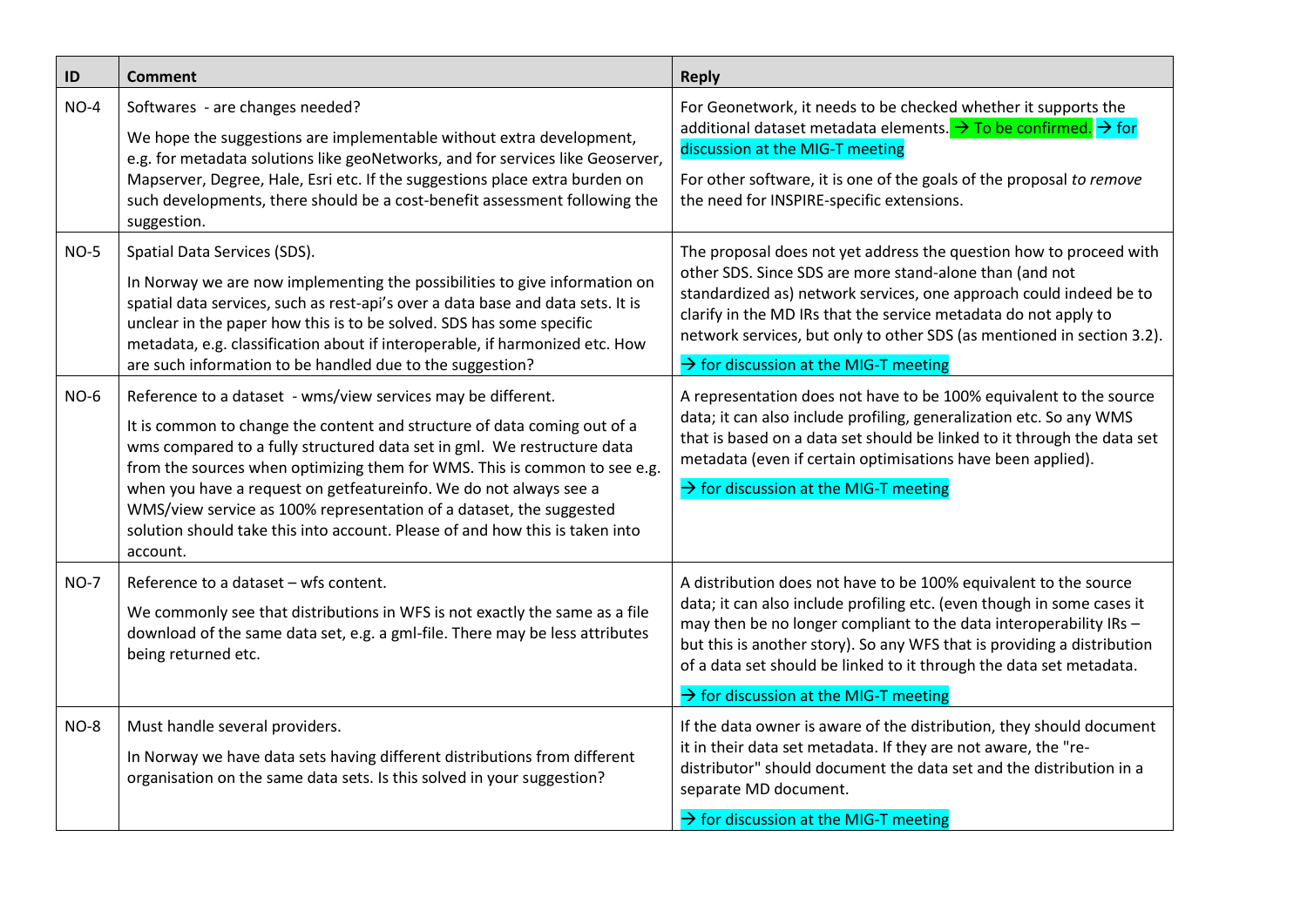| ID      | <b>Comment</b>                                                                                                                                                                                                                                                                                                                                                                                                                                                                                                      | <b>Reply</b>                                                                                                                                                                                                                                                                                                                                                                                             |
|---------|---------------------------------------------------------------------------------------------------------------------------------------------------------------------------------------------------------------------------------------------------------------------------------------------------------------------------------------------------------------------------------------------------------------------------------------------------------------------------------------------------------------------|----------------------------------------------------------------------------------------------------------------------------------------------------------------------------------------------------------------------------------------------------------------------------------------------------------------------------------------------------------------------------------------------------------|
| $NO-9$  | The terminology in the discussion paper is difficult to understand/follow. You<br>use the Inspire terms e.g. getDownload, but for most users we use<br>getCapabilities and other OGC/ISO-terms. Please use that as additional<br>terms, e.g. in brackets.                                                                                                                                                                                                                                                           | We have used the terminology of the INSPIRE IRs. Since an operation<br>can be mapped to different concepts in different standards (e.g.<br>there is no GetCapabilities in Atom), including always a mapping is<br>difficult.                                                                                                                                                                             |
|         |                                                                                                                                                                                                                                                                                                                                                                                                                                                                                                                     | We have now also included footnotes with examples of OGC<br>operations in section 2.3.                                                                                                                                                                                                                                                                                                                   |
| NO-10   | The note before the table says the table only refers to Inspire requirements.<br>Where base standards (WMS, WFS) require additional metadata elements,<br>these have to be provided. Could you please incorporate these in the table<br>so that it is easier to see which have to be delivered and which not?                                                                                                                                                                                                       | Rejected.<br>It is not the purpose of this document to explain how to implement<br>the base standards.<br>However, the document will be updated to make it clearer which<br>requirements INSPIRE is adding beyond the base standards.                                                                                                                                                                    |
| $NO-11$ | Metadata references to services.                                                                                                                                                                                                                                                                                                                                                                                                                                                                                    | Agreed. This is what is specified in TG requirement 1.8.                                                                                                                                                                                                                                                                                                                                                 |
|         | The metadata of a dataset should refer with the getCap, not to the url to the<br>service itself. Only referring to service itself is not useful.                                                                                                                                                                                                                                                                                                                                                                    | The examples have been adapted accordingly.                                                                                                                                                                                                                                                                                                                                                              |
| NO-12   | Distributions/Service elements in the dataset metadata.<br>It is not clear which extra elements you will have for each of the<br>distributions. In the Norwegian geoportal we use for each distribution a)<br>name b) organisation c) distributed as municipal, regional or national files d)<br>url to getCap e) kind of service wms, wfs etc. We have several distributions.<br>Example aquaculture facilities:<br>https://kartkatalog.geonorge.no/metadata/uuid/4ca8af5e-ffc7-4636-847d-<br>4eca92c4a3b0?lang=en | The proposal focuses and includes requirements on the transfer<br>options of a distribution (using the transferOptions element), not on<br>the distributor (using the distributor/distributorTransferOptions<br>element).<br>It should be discussed which of the two paths allowed in ISO 19115<br>(and ISO 19139) from MD_Distribution to MD_DigitalTransferOptions<br>should be allowed (one or both). |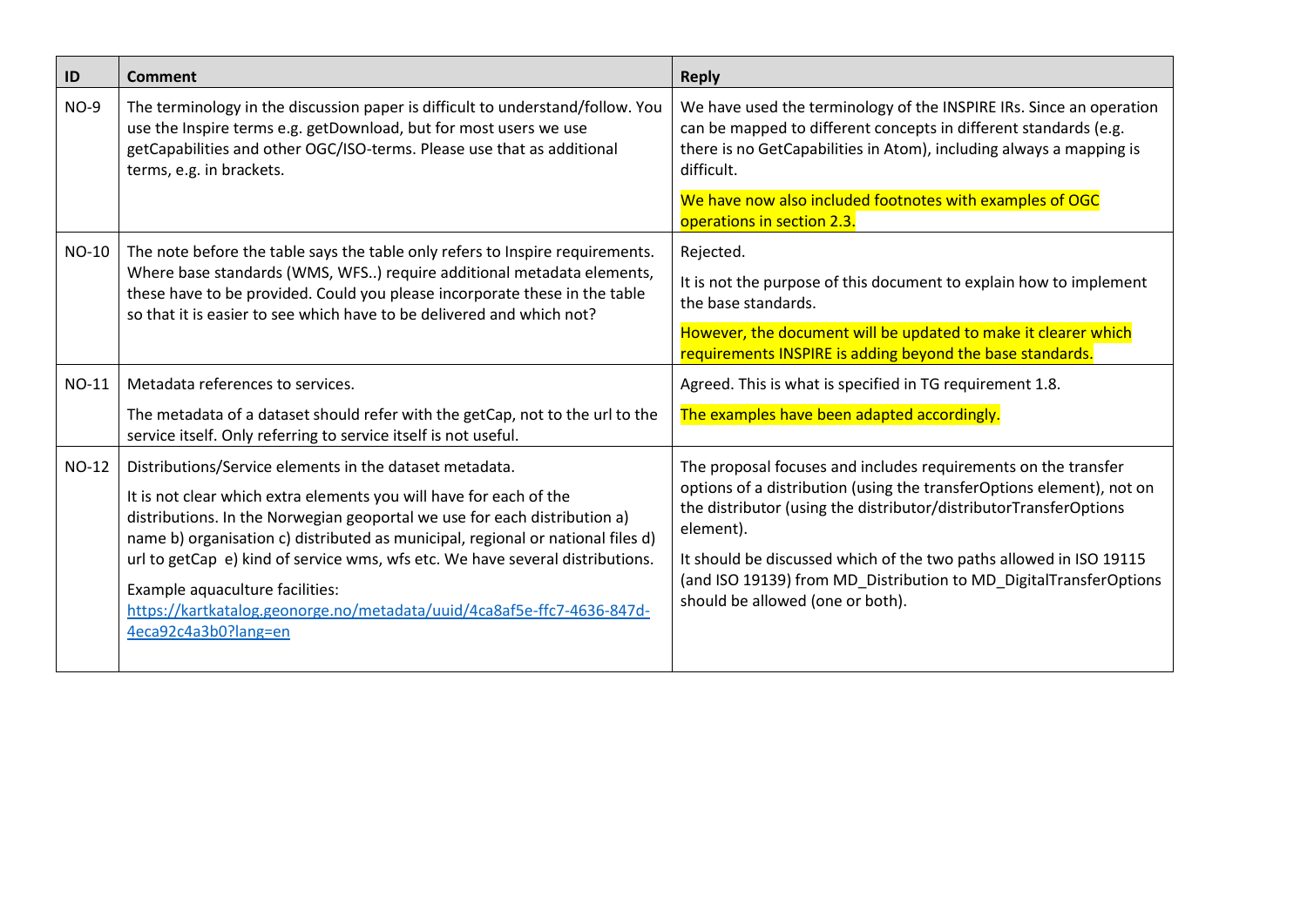| ID           | <b>Comment</b>                                                                                                                                                                                                                                                                                                                                                                                                                                                                                     | <b>Reply</b>                                                                                                                                                                                                                                                                                                                                                                                                                                                                                                                                                                                                                                                                                                                                                                                                                                                                                        |
|--------------|----------------------------------------------------------------------------------------------------------------------------------------------------------------------------------------------------------------------------------------------------------------------------------------------------------------------------------------------------------------------------------------------------------------------------------------------------------------------------------------------------|-----------------------------------------------------------------------------------------------------------------------------------------------------------------------------------------------------------------------------------------------------------------------------------------------------------------------------------------------------------------------------------------------------------------------------------------------------------------------------------------------------------------------------------------------------------------------------------------------------------------------------------------------------------------------------------------------------------------------------------------------------------------------------------------------------------------------------------------------------------------------------------------------------|
|              |                                                                                                                                                                                                                                                                                                                                                                                                                                                                                                    | <b>MD</b> Metadata<br>count (distributionFormat +<br>(from Metadata entity set information)<br>distributionFormat) > 0<br>+distribution Info \  $/$ 01<br><b>MD</b> Format<br>+distributionFormat<br><b>MD_Distribution</b><br>name: CharacterString<br>version: CharacterString<br>amendmentNumber [01]: CharacterString<br>specification [01]: CharacterString<br>fileDecompressionTechnique [01]: CharacterString<br>+distributorFormat<br>0.7<br>+transferOptions<br>+distributor<br>$1/0.1$ *<br>$\Omega$<br>+FormatDistributor<br>MD_DigitalTransferOptions<br>0.7<br>+ unitsOfDistribution [01] : CharacterString<br><b>MD_Distributor</b><br>+ transferSize [01] : Real<br>0.7<br>- distributorContact : CI_ResponsibleParty<br>+ onLine [0*] : CI_OnlineResource<br>+ offLine [01] : MD_Medium<br>+distributorTransferOptions<br>$0*$<br>$\rightarrow$ for discussion at the MIG-T meeting |
| <b>NO-13</b> | Distributions in the form of download files from web sites.<br>It is common to deliver data sets in a NSDI as files. There are often download<br>facilities via web sites. We also have this in Norway. See link above. We think<br>the suggested recommendations from Inspire should also highlight this as an<br>option, even though this is not a part of the Inspire regulation. But in practice<br>we see that this is common and well working, and that users get data<br>through web sites. | This is already somewhat covered by<br>TG Recommendation 1.x: metadata/2.0/rec/datasets-and-<br>series/resource-locator-direct-access<br>If there is a publicly available online resource providing additional<br>information about the described data set or data set series, the<br>URL pointing to this resource shall be given as well, again encoded<br>using<br>the<br>gmd:transferOptions/gmd:MD_DigitalTransferOptions/gmd:onLi<br>ne/gmd:Cl_OnlineResource/gmd: linkage/gmd:URL element.<br>but could be better clarified.                                                                                                                                                                                                                                                                                                                                                                 |
| <b>NO-14</b> | Service metadata in the service.<br>Which are the service metadata to be used in the getCap. e.g. on guaranteed<br>availability, response time etc. This has to be given for each of the service<br>distributions.                                                                                                                                                                                                                                                                                 | The text has been rephrase to better reflect this aspect.<br>There is no requirement in the INSPIRE Metadata IRs to provide<br>metadata on QoS aspects for network services (but only a<br>requirement in the NS IRs to meet the minimum requirements).                                                                                                                                                                                                                                                                                                                                                                                                                                                                                                                                                                                                                                             |
| <b>NO-15</b> | One data set, several thematic "maps".<br>We think it is not clear how to solve the issue of thematic maps / different<br>presentations of a data set. These many show very different themes, and a                                                                                                                                                                                                                                                                                                | This is a more general question about how such "derived data sets /<br>distributions" should be treated in INSPIRE.<br>Some more concrete examples would be helpful.                                                                                                                                                                                                                                                                                                                                                                                                                                                                                                                                                                                                                                                                                                                                |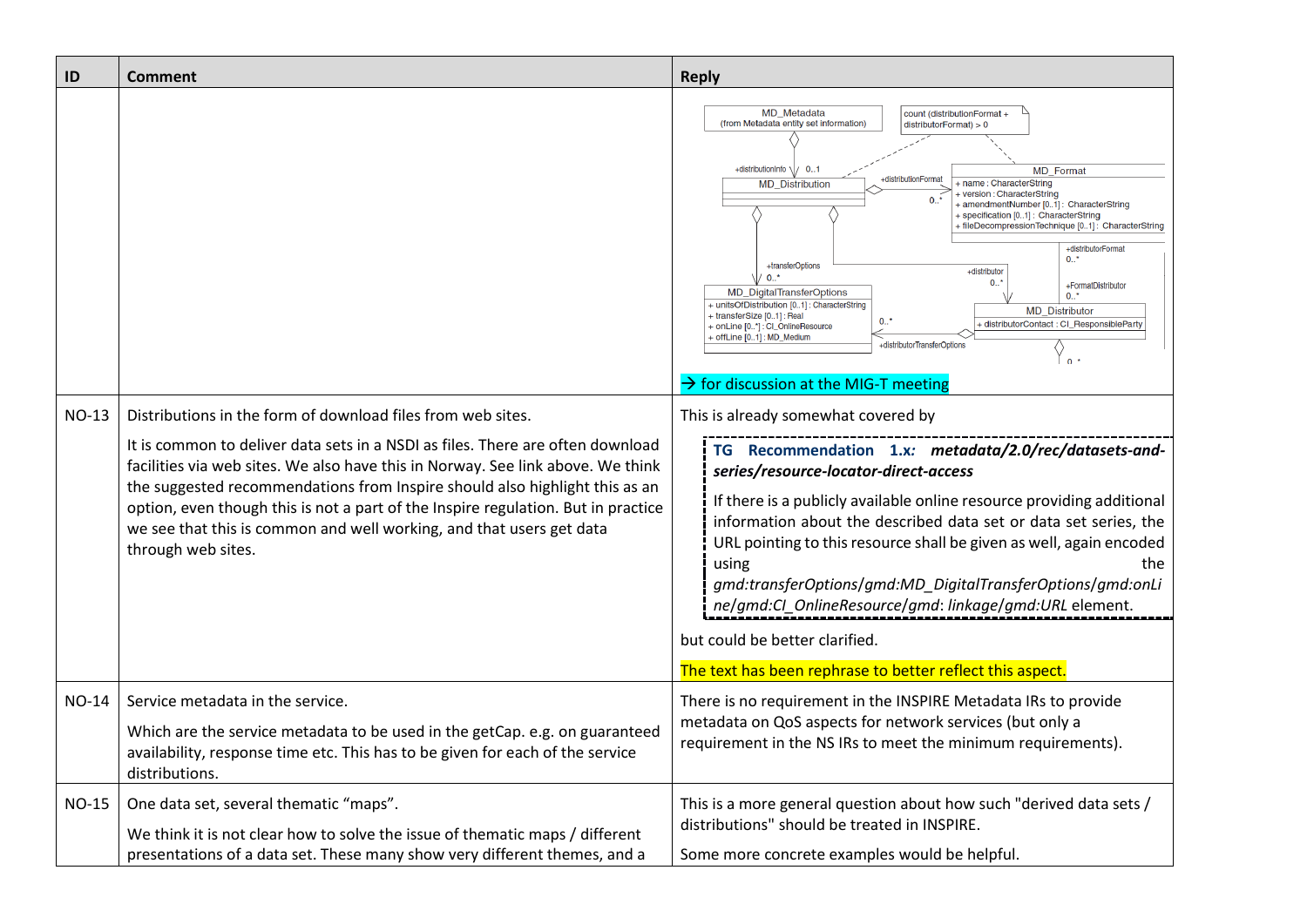| ID           | <b>Comment</b>                                                                                                                                                                                                                                                                                                                                                                                                                                                                                | <b>Reply</b>                                                                                                                                                                                                                                                                                                                                                                                                                                                                                                                                                                                                                            |
|--------------|-----------------------------------------------------------------------------------------------------------------------------------------------------------------------------------------------------------------------------------------------------------------------------------------------------------------------------------------------------------------------------------------------------------------------------------------------------------------------------------------------|-----------------------------------------------------------------------------------------------------------------------------------------------------------------------------------------------------------------------------------------------------------------------------------------------------------------------------------------------------------------------------------------------------------------------------------------------------------------------------------------------------------------------------------------------------------------------------------------------------------------------------------------|
|              | distribution would often like to present their data more as thematic map<br>titles like e.g. Infiltration capacity for a sufficial cover data sets or radiation as<br>a thematic map originally being found in a bedrock map. Technically there<br>are attributes in the data sets, but for a user the thematic map content is<br>what they want to see in a portal, thus in a metadata set. How to solve this<br>issue with your suggestion?                                                 | $\rightarrow$ Clarification needed                                                                                                                                                                                                                                                                                                                                                                                                                                                                                                                                                                                                      |
| <b>NO-16</b> | Specification of formats, coordsys. Which solution is suggested for<br>specification of delivery of formats when you have multiple delivery channels<br>and services, both web sites, wms, wfs, wfs 3.0, atom, esri-rest, etc?. Each<br>distribution may be different;<br>Format in file downloads<br>Coordinate ref sys (epsg codes)<br>Regional split-up of data<br>Etc<br>$\bullet$                                                                                                        | The data set metadata should simply contain links to the service<br>endpoint(s) (or, more precisely, the service metadata provided by the<br>service).<br>Clients can then interrogate the service metadata for the available<br>formats, CRSs etc.                                                                                                                                                                                                                                                                                                                                                                                     |
| $CZ-1$       | We remain convinced that metadata of services according to ISO 19119/19115<br>should be kept. As far as we know, metadata of services are not only a duplicity<br>of a GetCapabilities document. As such, metadata of services in its ISO<br>19119/19115 version contain further information that is re-usable in other<br>applications like searching/discovery in a catalogue service. Moreover, we<br>consider removal of ISO 19119/19115 metadata as a very radical irreversible<br>step. | The proposal is not to abolish service metadata, but to make the<br>service metadata stored in the service itself the (only) authorative<br>source, in order to avoid possible inconsistencies between the service<br>metadata maintained in the catalogue and the service metadata<br>maintained in the service.<br>It can be discussed whether maintaining separate service metadata<br>records could be replaced by simply registering the service metadata<br>URL (e.g. the GetCapabilities request) and automatically generating a<br>service metadata catalogue - see JRC-3.<br>$\rightarrow$ for discussion at the MIG-T meeting |
| $CZ-2$       | We support explicit separation of "pre-defined" and "direct access" services<br>as described on the page 7 of the Discussion Paper. How will it work for<br>services which provide both "pre-defined" and "direct access" as well?                                                                                                                                                                                                                                                            | If the separation is agreed, it would be implemented through<br>separate code list values, e.g. http://inspire.ec.europa.eu/metadata-<br>codelist/ApplicationProfile/download-pre-defined and<br>http://inspire.ec.europa.eu/metadata-<br>codelist/ApplicationProfile/download-direct-access (both of which<br>would be children of http://inspire.ec.europa.eu/metadata-<br>codelist/ApplicationProfile/download).<br>A service offering both functionalities could either be described by<br>the parent value or by including both child values.                                                                                      |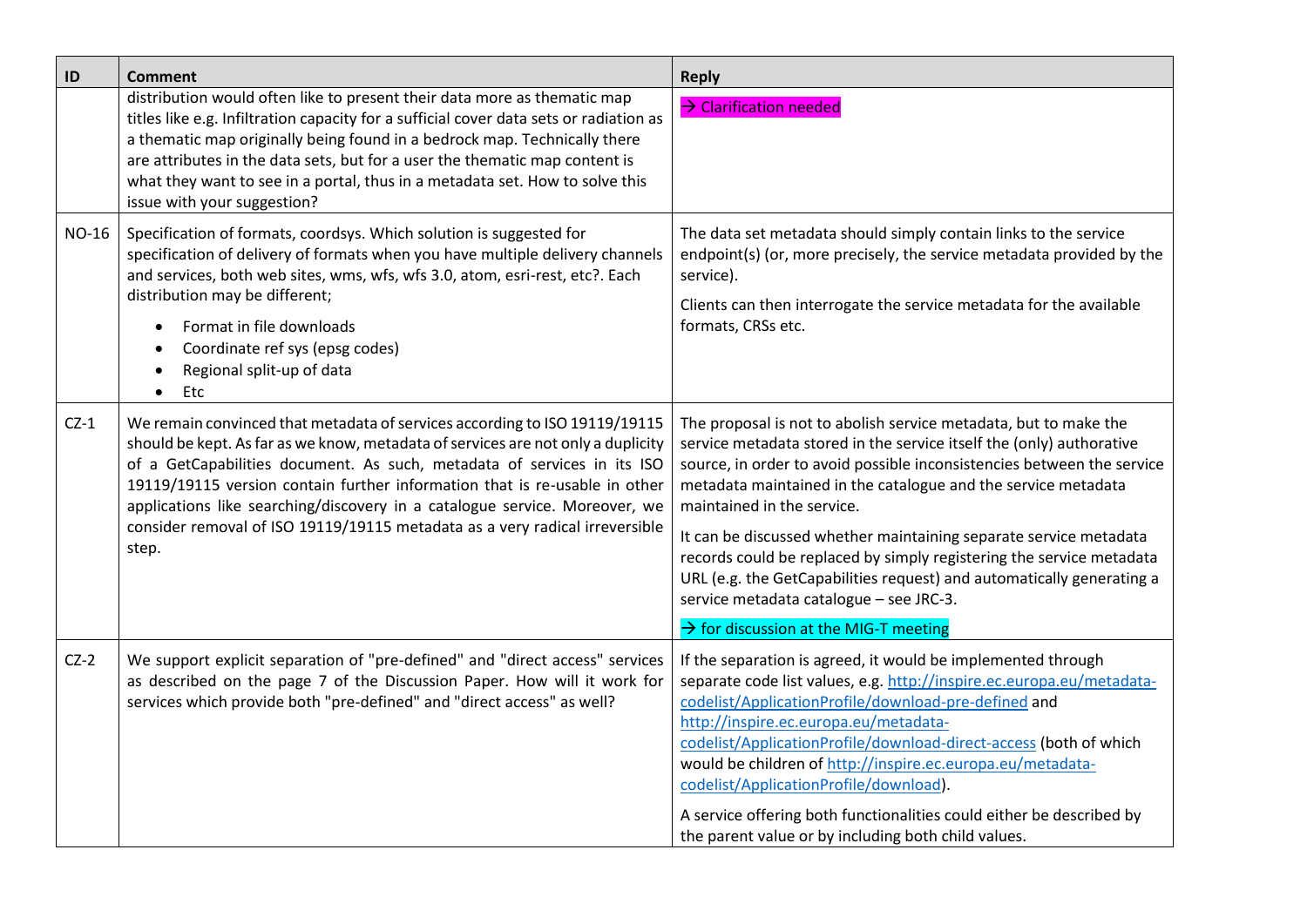| $\sf ID$ | <b>Comment</b>                                                                                                                                                                                                                                                                                                                                                                                                                                                                                                                                                                                                                                                                                                                                                                                                                                                 | <b>Reply</b>                                                                                           |
|----------|----------------------------------------------------------------------------------------------------------------------------------------------------------------------------------------------------------------------------------------------------------------------------------------------------------------------------------------------------------------------------------------------------------------------------------------------------------------------------------------------------------------------------------------------------------------------------------------------------------------------------------------------------------------------------------------------------------------------------------------------------------------------------------------------------------------------------------------------------------------|--------------------------------------------------------------------------------------------------------|
| $CZ-3$   | We suggest keeping support of the "Abstract" metadata element also for<br>services. For instance, a scale expressed as denominator, could not be                                                                                                                                                                                                                                                                                                                                                                                                                                                                                                                                                                                                                                                                                                               | Noted. However, the scale should be expressed in the data set<br>metadata.                             |
|          | encoded into the XML. The abstract metadata element is therefore the one<br>where a user obtains such information.                                                                                                                                                                                                                                                                                                                                                                                                                                                                                                                                                                                                                                                                                                                                             | $\rightarrow$ for discussion at the MIG-T meeting                                                      |
| $CZ-4$   | Resource Locator - If the data is provided by both ATOM and WFS in direct                                                                                                                                                                                                                                                                                                                                                                                                                                                                                                                                                                                                                                                                                                                                                                                      | Accepted.                                                                                              |
|          | access and pre-defined datasets (such as Czech AD, CP, AU, and BU), what<br>should be included in the resource locator. Certainly links to WMS and WFS<br>getCapabilities documents and a link to ATOM or something else.                                                                                                                                                                                                                                                                                                                                                                                                                                                                                                                                                                                                                                      | These points will need to be worked out with explanations and<br>examples if the proposal is accepted. |
|          | The Annex also states that the resourceLocator should be with the getFeature<br>requirement for featureTypes. Should it contain a specific query that returns<br>some data or the endpoint of the service on which to get the given<br>featureType? This is relevant only if some services have different endpoint for<br>each featureType.                                                                                                                                                                                                                                                                                                                                                                                                                                                                                                                    |                                                                                                        |
| $CZ-5$   | getCapabilities - For the Czech Republic, it is essential that the document                                                                                                                                                                                                                                                                                                                                                                                                                                                                                                                                                                                                                                                                                                                                                                                    | This is an interesting test case for the proposed approach.                                            |
|          | remains connected to elements served by the service data set.                                                                                                                                                                                                                                                                                                                                                                                                                                                                                                                                                                                                                                                                                                                                                                                                  | It would be great if you could describe it as an example in the Annex,                                 |
|          | <inspire dls:spatialdatasetidentifier=""><inspire common:cod<br=""><math>e &gt; CZ - 000Z5712 -</math></inspire></inspire>                                                                                                                                                                                                                                                                                                                                                                                                                                                                                                                                                                                                                                                                                                                                     | following the examples already included (JRC is happy to help).                                        |
|          | CUZK SERIES AD <inspire common:names<br="">pace&gt;ČÚZK</inspire> DataSetIdentifier>                                                                                                                                                                                                                                                                                                                                                                                                                                                                                                                                                                                                                                                                                                                                                                           |                                                                                                        |
|          | It is important to us for several reasons:                                                                                                                                                                                                                                                                                                                                                                                                                                                                                                                                                                                                                                                                                                                                                                                                                     |                                                                                                        |
|          | a) We have a division into data sets and a series of datasets as follows<br>in the Czech Republic: series of datasets contains the entire territory<br>of the State for a single theme containing all featureTypes, while the<br>dataset contains the same for the smaller territory on which the data<br>is collected, that is, the municipality, the cadastral territory, etc. Data<br>sets are provided through ATOM and WFS by querying stored Query<br>GetSpatialDataSet. These files can NOT be considered as parts of the<br>dataset because their updates are independent of the series.<br>In order to call GetSpatialDataSet queries, you need to know the<br>b)<br>DatasetIdCode and DatasetIdNamespace query parameters. This<br>information applies to datasets and is listed in the<br>SpatialDataSetIdentifier elements in ExtendedCapabilties. |                                                                                                        |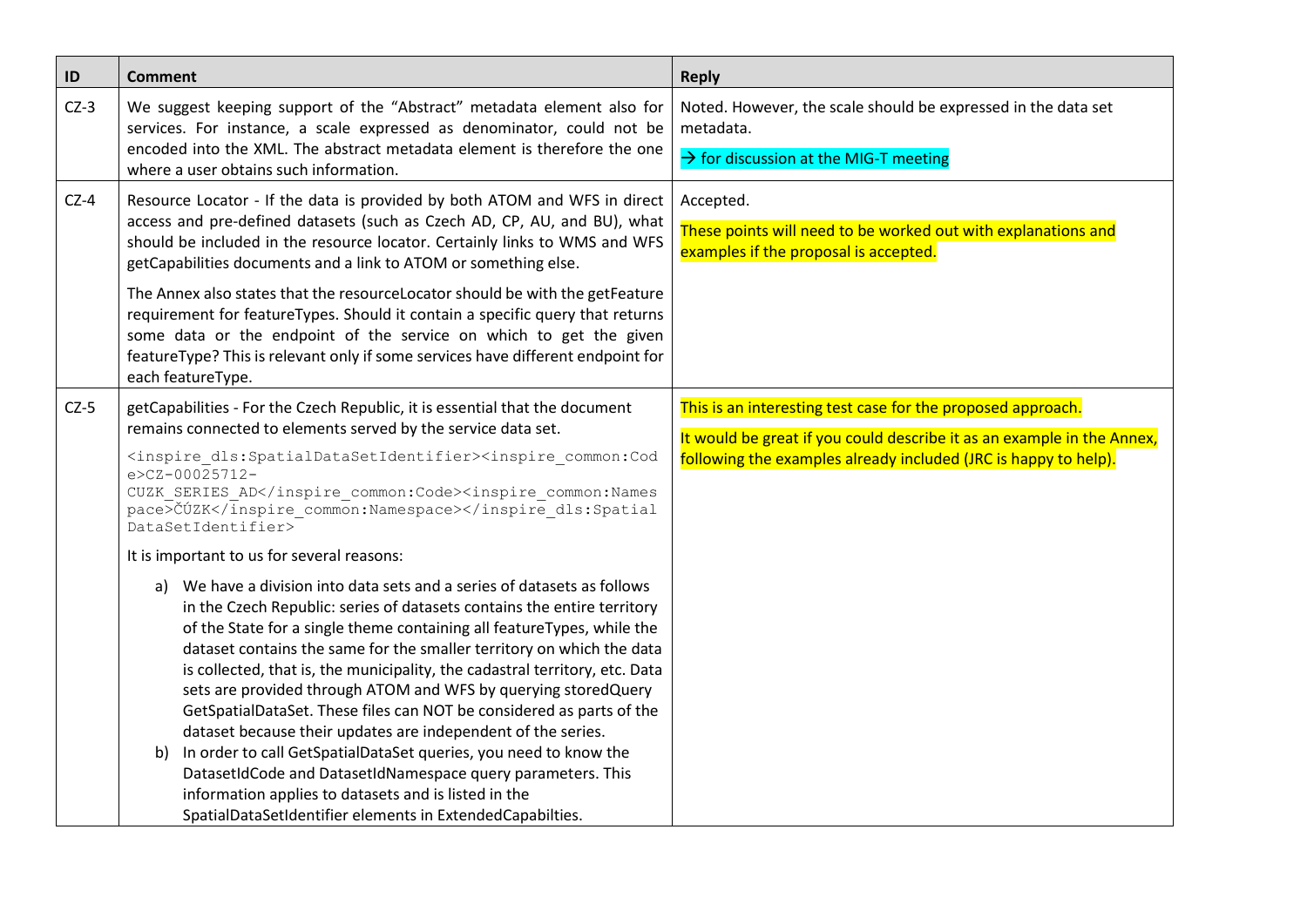| ID     | <b>Comment</b>                                                                                                                                                                                                                                                                                                                                                                                                                                                                                                                                             | <b>Reply</b>                                                                               |
|--------|------------------------------------------------------------------------------------------------------------------------------------------------------------------------------------------------------------------------------------------------------------------------------------------------------------------------------------------------------------------------------------------------------------------------------------------------------------------------------------------------------------------------------------------------------------|--------------------------------------------------------------------------------------------|
|        | The MetadataUrl element for each featureType in the getCapabilites<br>c)<br>document provides a reference to the metadata of the series - the<br>service provides data for the whole series, either through pre-<br>defined dataset files or by direct WFS.<br>If the existing series were considered to be a dataset, they would be<br>d)<br>inapplicable for users - data for the whole of the Czech Republic<br>would have a few tens of GB by asking GetSpatialDataset. At the<br>same time, it would be very difficult to update this file regularly. |                                                                                            |
|        | This is accompanied by the problem of updating the data on the user<br>side - in any change in the data, for example in a single parcel, the user<br>is forced to re-download the whole country, to make sure that the<br>data is current. In the current state, you can use the ATOM service to<br>download only the dataset that has been changed since last time.                                                                                                                                                                                       |                                                                                            |
| $CZ-6$ | We would appreciate an example of a Web service with direct access through<br>the GetFeature operation. As devil is always hidden in the details, such                                                                                                                                                                                                                                                                                                                                                                                                     | The comment is not quite clear. The following example is already<br>included in the Annex: |
|        | example will provide a clear message on this issue.                                                                                                                                                                                                                                                                                                                                                                                                                                                                                                        | Data set #1 (pre-defined dataset download and direct access through<br>WFS)                |
|        |                                                                                                                                                                                                                                                                                                                                                                                                                                                                                                                                                            | Resource locator #1                                                                        |
|        |                                                                                                                                                                                                                                                                                                                                                                                                                                                                                                                                                            | $\circ$ URL: WFS #1 GetCapabilities request<br>protocol: OGC:WFS-2.0.0                     |
|        |                                                                                                                                                                                                                                                                                                                                                                                                                                                                                                                                                            | application profile: download<br>$\circ$                                                   |
|        |                                                                                                                                                                                                                                                                                                                                                                                                                                                                                                                                                            | Resource locator #2                                                                        |
|        |                                                                                                                                                                                                                                                                                                                                                                                                                                                                                                                                                            | URL: GetFeature request with stored query for data<br>$\circ$<br>set #1                    |
|        |                                                                                                                                                                                                                                                                                                                                                                                                                                                                                                                                                            | protocol: OGC:WFS-2.0.0-get-feature<br>$\circ$                                             |
|        |                                                                                                                                                                                                                                                                                                                                                                                                                                                                                                                                                            | application profile: pre-defined-dataset-download<br>$\circ$                               |
|        |                                                                                                                                                                                                                                                                                                                                                                                                                                                                                                                                                            | Resource locator #3<br>URL: GetFeature request with spatial object types 1.1               |
|        |                                                                                                                                                                                                                                                                                                                                                                                                                                                                                                                                                            | and $1.2$                                                                                  |
|        |                                                                                                                                                                                                                                                                                                                                                                                                                                                                                                                                                            | protocol: OGC:WFS-2.0.0-get-feature<br>$\circ$                                             |
|        |                                                                                                                                                                                                                                                                                                                                                                                                                                                                                                                                                            | application profile: direct-access-download<br>$\circ$                                     |
|        |                                                                                                                                                                                                                                                                                                                                                                                                                                                                                                                                                            | $\rightarrow$ Clarification needed                                                         |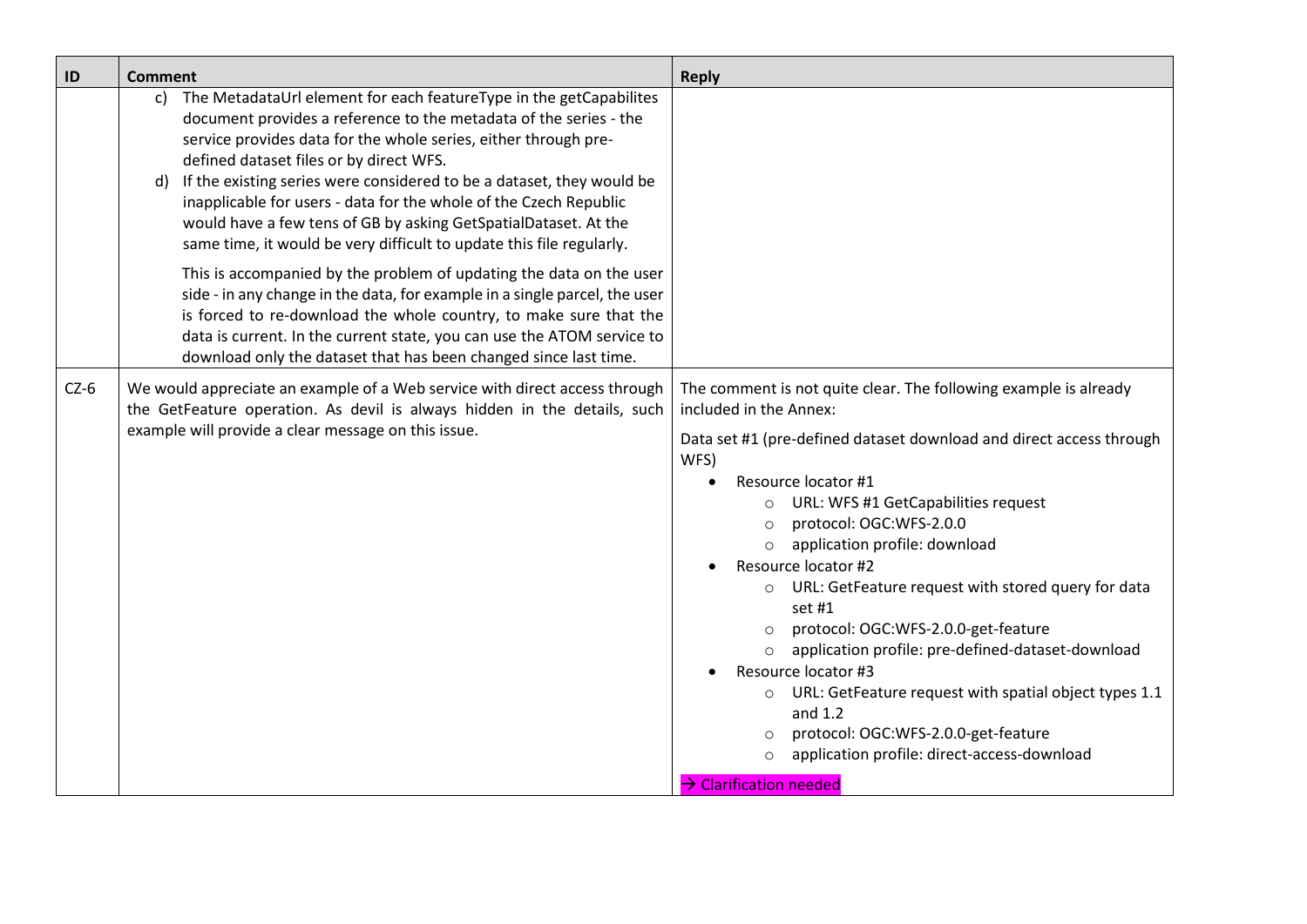| ID     | <b>Comment</b>                                                                                                                                                                                                                                                                                                                                                                                                                                                                                                                                                                                        | <b>Reply</b>                                                                                                                                                                 |
|--------|-------------------------------------------------------------------------------------------------------------------------------------------------------------------------------------------------------------------------------------------------------------------------------------------------------------------------------------------------------------------------------------------------------------------------------------------------------------------------------------------------------------------------------------------------------------------------------------------------------|------------------------------------------------------------------------------------------------------------------------------------------------------------------------------|
| $CZ-7$ | We are not sure, whether the text of the Discussion Paper is correctly written<br>when speaking about Anchor construct for ATOM and WFS. As far as we know,<br>the Anchor construct should be used for download rather than view service.                                                                                                                                                                                                                                                                                                                                                             | Comment unclear. The Anchor construct can be used in metadata for<br>any free text element to provide an additional link providing<br>additional information on the element. |
|        |                                                                                                                                                                                                                                                                                                                                                                                                                                                                                                                                                                                                       | $\rightarrow$ Clarification needed                                                                                                                                           |
| $CZ-8$ | It is not clearly stated the way of accessing one layer that consists of more<br>feature types. Where a user/application will obtain information that e.g. layer<br>"Watercourse"<br>"Waterbodies"<br>consists<br>of feature<br>and<br>types<br>"StandingWater"? Such information is available in the Implementing Rules,<br>however we would rather see a conceptual linking solution enabling to<br>identify any feature types aggregation into a layer. Just a proposal: could such<br>information be encoded in the "description" metadata element as indicated<br>in the following XML fragment? | This seems to be mixing the concepts of feature types, data sets and<br>layers.                                                                                              |
|        |                                                                                                                                                                                                                                                                                                                                                                                                                                                                                                                                                                                                       | If indeed needed, the reference to the feature types included in a<br>layer should be provided through the layer metadata provided by a<br>view service (WMS or WMTS).       |
|        | <gmd:online></gmd:online>                                                                                                                                                                                                                                                                                                                                                                                                                                                                                                                                                                             |                                                                                                                                                                              |
|        | <gmd:ci onlineresource=""></gmd:ci>                                                                                                                                                                                                                                                                                                                                                                                                                                                                                                                                                                   |                                                                                                                                                                              |
|        | <gmd:linkage></gmd:linkage>                                                                                                                                                                                                                                                                                                                                                                                                                                                                                                                                                                           |                                                                                                                                                                              |
|        | <gmd:url>https://xxx.xxx.xxx/wfs?</gmd:url>                                                                                                                                                                                                                                                                                                                                                                                                                                                                                                                                                           |                                                                                                                                                                              |
|        | $\langle$ /qmd:linkaqe>                                                                                                                                                                                                                                                                                                                                                                                                                                                                                                                                                                               |                                                                                                                                                                              |
|        | <gmd:protocol></gmd:protocol>                                                                                                                                                                                                                                                                                                                                                                                                                                                                                                                                                                         |                                                                                                                                                                              |
|        | <gmx:anchor<br>xlink:href="http://inspire.ec.europa.eu/metadata-<br/>codelist/ProtocolValue/OGC:WFS-2.0.0"&gt;OGC:WFS-2.0.0</gmx:anchor<br>                                                                                                                                                                                                                                                                                                                                                                                                                                                           |                                                                                                                                                                              |
|        |                                                                                                                                                                                                                                                                                                                                                                                                                                                                                                                                                                                                       |                                                                                                                                                                              |
|        | <gmd:applicationprofile></gmd:applicationprofile>                                                                                                                                                                                                                                                                                                                                                                                                                                                                                                                                                     |                                                                                                                                                                              |
|        | <gmx:anchor<br>xlink:href="http://inspire.ec.europa.eu/metadata-<br/>codelist/ApplicationProfile/view"&gt;INSPIRE Download Network<br/>Service</gmx:anchor<br>                                                                                                                                                                                                                                                                                                                                                                                                                                        |                                                                                                                                                                              |
|        |                                                                                                                                                                                                                                                                                                                                                                                                                                                                                                                                                                                                       |                                                                                                                                                                              |
|        | $\leq$ qmd: name>                                                                                                                                                                                                                                                                                                                                                                                                                                                                                                                                                                                     |                                                                                                                                                                              |
|        | <gco:characterstring>xxx</gco:characterstring>                                                                                                                                                                                                                                                                                                                                                                                                                                                                                                                                                        |                                                                                                                                                                              |
|        | $\frac{2}{\text{qmd}}$ : name>                                                                                                                                                                                                                                                                                                                                                                                                                                                                                                                                                                        |                                                                                                                                                                              |
|        | <gmd:description></gmd:description>                                                                                                                                                                                                                                                                                                                                                                                                                                                                                                                                                                   |                                                                                                                                                                              |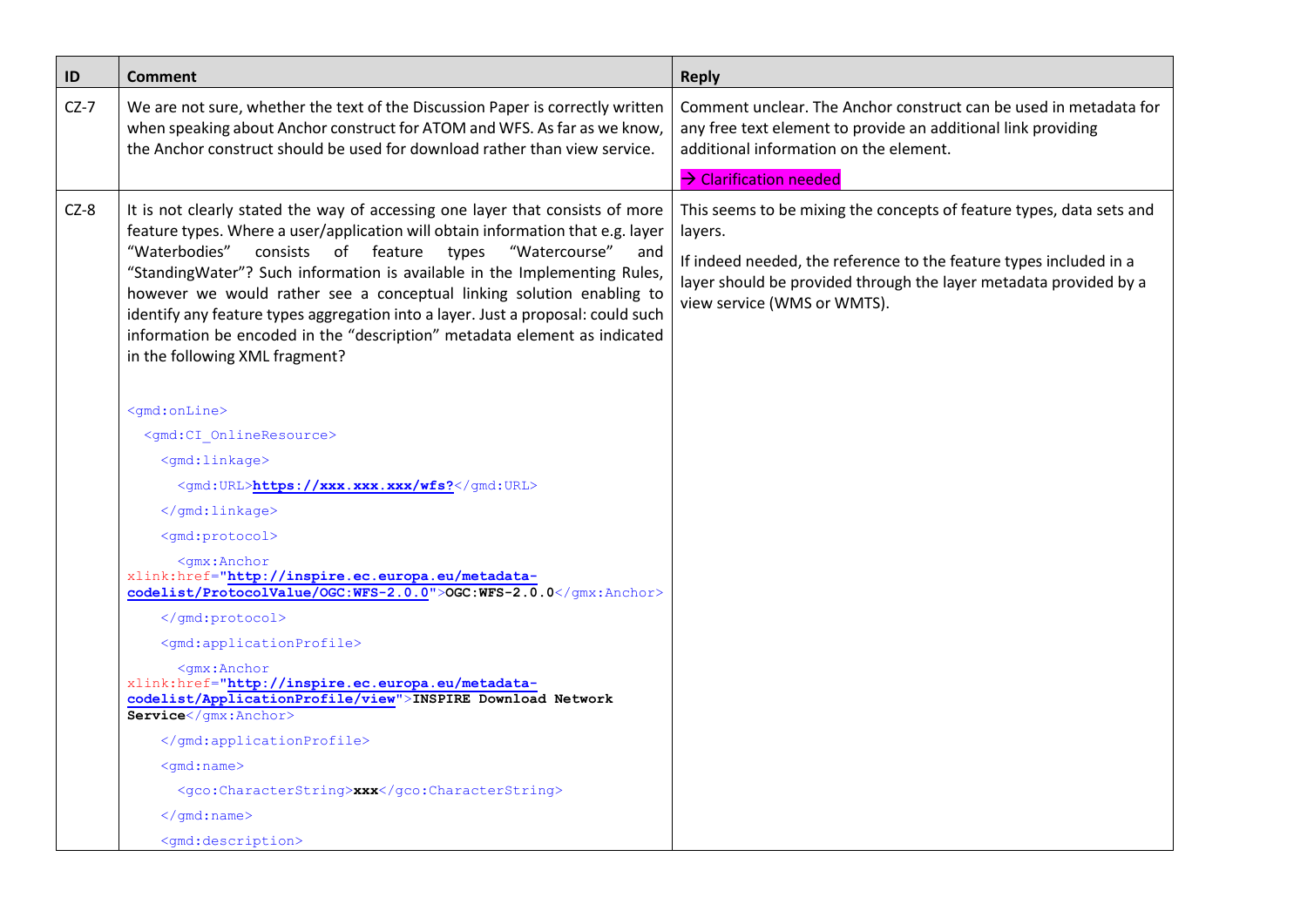| ID      | <b>Comment</b>                                                                                                                                                                                                                                                                                                                                                                                                                                                                                                                                                                                                                                                                                                                                                                                                                                                              | <b>Reply</b>                                                                                                                                                                                                                                                                                                                                                                                                                                                                                                                                                                                                                                                                                                                                      |
|---------|-----------------------------------------------------------------------------------------------------------------------------------------------------------------------------------------------------------------------------------------------------------------------------------------------------------------------------------------------------------------------------------------------------------------------------------------------------------------------------------------------------------------------------------------------------------------------------------------------------------------------------------------------------------------------------------------------------------------------------------------------------------------------------------------------------------------------------------------------------------------------------|---------------------------------------------------------------------------------------------------------------------------------------------------------------------------------------------------------------------------------------------------------------------------------------------------------------------------------------------------------------------------------------------------------------------------------------------------------------------------------------------------------------------------------------------------------------------------------------------------------------------------------------------------------------------------------------------------------------------------------------------------|
|         | <gco:characterstring>layer "Waterbodies"- just a proposal<br/>for a discussion</gco:characterstring><br><br><br>                                                                                                                                                                                                                                                                                                                                                                                                                                                                                                                                                                                                                                                                                                                                                            |                                                                                                                                                                                                                                                                                                                                                                                                                                                                                                                                                                                                                                                                                                                                                   |
| $CZ-9$  | How will the simplification work for ATOM? Specifically, where the atom will<br>have a reference to data metadata? According to the ATOM specification, it<br>contains a link to service metadata, i.e. ATOM metadata. Therefore, service<br>metadata under ISO 19119 will still be needed. We suggest to add a data<br>metadata link into ATOM.                                                                                                                                                                                                                                                                                                                                                                                                                                                                                                                            | The Atom-based download service TG already includes a requirement<br>to include a reference to the data set metadata in the data set feed.                                                                                                                                                                                                                                                                                                                                                                                                                                                                                                                                                                                                        |
| $CZ-10$ | We propose to create a codelist for protocols. A unified approach would be<br>welcomed as it will 1) lower ambiguities and 2) enable to explicitly<br>structure/parse information obtained within the description of protocols. For<br>inspiration, the Czech Republic proposes slightly modified OGC protocol<br>information. More specifically, instead an original<br>http://inspire.ec.europa.eu/metadata-<br>codelist/ProtocolValue/OGC:WMS-1.3.0-http-get-capabilities<br>we propose:<br>http://inspire.ec.europa.eu/metadata-<br>codelist/ProtocolValue/OGC/WMS/GetCapabilities/1.3.0 (i.e. the<br>version as the last one). We are aware that such issue should be broadly<br>discussed (similarly to the previous issues).<br>http://inspire.ec.europa.eu/metadata-<br>codelist/ProtocolValue/OGC/WMS/GetCapabilities/1.3.0 within the<br><b>INSPIRE Registry.</b> | The alternative proposal would only make sense, if the upper levels<br>of the proposed value hierarchy would be usable by themselves. It is<br>e.g. not clear what protocol http://inspire.ec.europa.eu/metadata-<br>codelist/ProtocolValue/OGC or even<br>http://inspire.ec.europa.eu/metadata-<br>codelist/ProtocolValue/OGC/WMS (since there are considerable<br>differences between WMS versions) would stand for. Maybe a hybrid<br>solution using http://inspire.ec.europa.eu/metadata-<br>codelist/ProtocolValue/OGC:WMS-1.3.0 and<br>http://inspire.ec.europa.eu/metadata-<br>codelist/ProtocolValue/OGC:WMS-1.3.0/GetCapabilities could be<br>discussed.<br>$\rightarrow$ for discussion at the MIG-T meeting (or register control body) |
| $CZ-11$ | Just the last helicopter view remark. We are in the world of (Open) Linked Data<br>and we would therefore prefer even more explicitly defined linkages. At least<br>between the derived dataset and source dataset, from the parent dataset to<br>child dataset (even when the opposite direction could be covered by the<br>parentIdentifier elements), a dataset that has a successor dataset etc. We are<br>aware that it is not the easiest way to convince the INSPIRE community,                                                                                                                                                                                                                                                                                                                                                                                      | Rejected.<br>Apart from the question on how to express relationships between<br>aggregated data sets (or series) and their components, this is out of<br>scope for this paper.                                                                                                                                                                                                                                                                                                                                                                                                                                                                                                                                                                    |